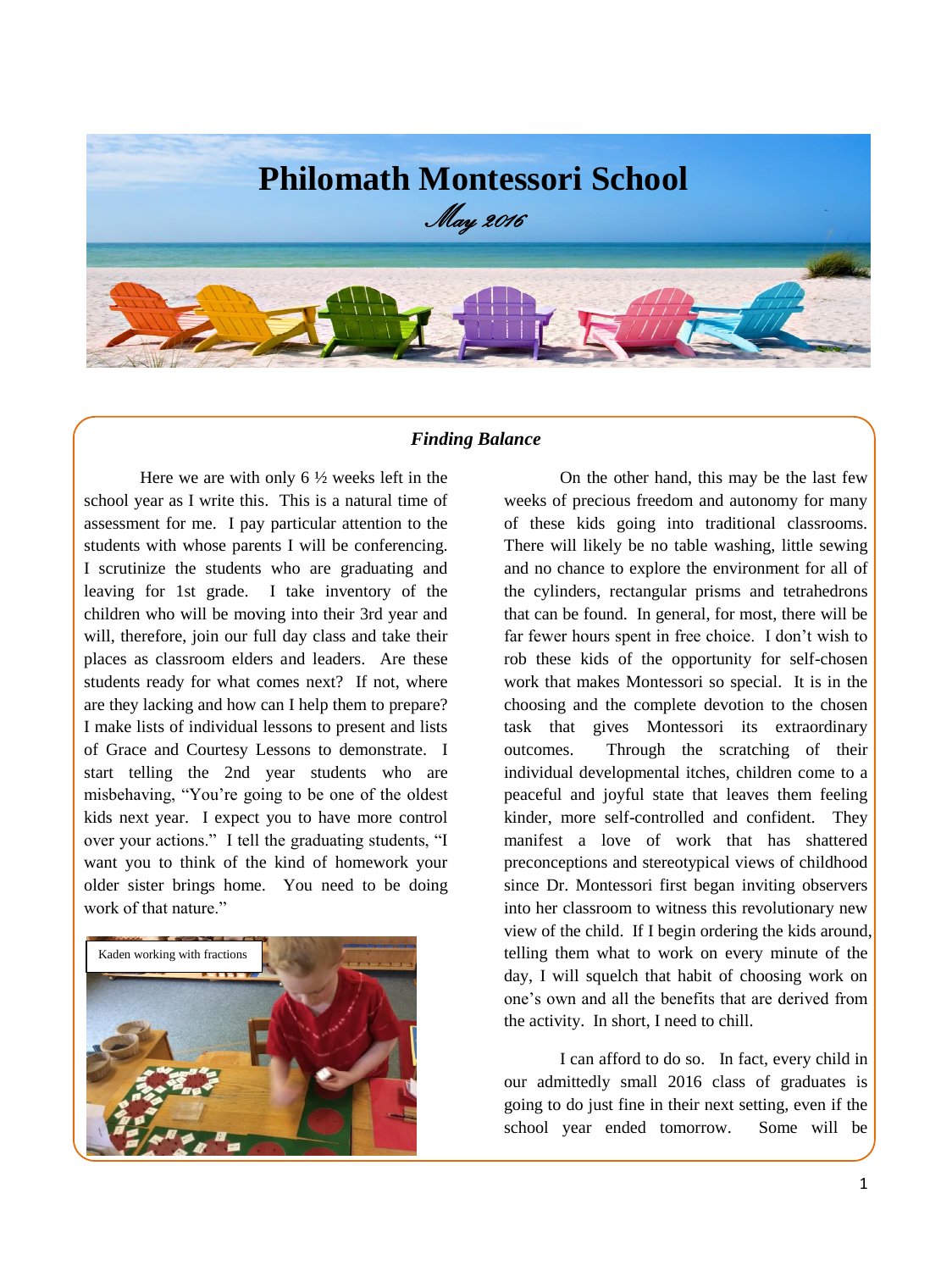exceptional in math, or penmanship or reading. Some will not be at the top of their class in every subject area, nor will they be at the bottom. All know the names of the continents and where they are. They have good manners and social skills and confidence. We will be spending the last month working on mastering the print alphabet and they will love it. I am not worried about any one of them. They will all make masterful transitions to the next leg of their educational journey and will reflect well on the work we are doing here.



So I just need to remember to sit on my chair, sit on my hands, silence my continual directions and observe sometimes. I need to enjoy these wonderful kids before they depart and I need to allow them to choose activities that may not help them to prepare specifically for 1st grade, but rather for a lifetime of choosing joy, listening to their own inner guide, collaborating with others and practicing self-discipline. It is true that, in waiting for a child to make their own choice, there may be a little additional chaos, but it usually subsides on its own and I can step in if it escalates. I can take a little chaos. I have a Chihuahua!

This newsletter article, as you can see, is really more for me than for the parents of PhMS. I can read this and remind myself that I am here, not to create a super-student for Mrs So-n-so's class, but to create and be part of an environment that is predictable and masterable and exudes peace. It is to connect children with work that is meaningful to them, whether it is reading words or washing dishes

so that they can become peaceful and go out into the larger world, sharing that peaceful state with others.



I wish our graduating students all the best in their continuing schooling and I wish their families great happiness and success. It has been an honor to serve and I look forward to another year with the kids and families that are remaining. I don't take any one of you for granted and I appreciate the sacrifices you make to give your children these three years of guidance and nurturance tailored to their developmental needs. I am grateful to have the opportunity to do this work with you. Wishing you all a delightful summer and much joy, I offer you my

Best Regards,

Doni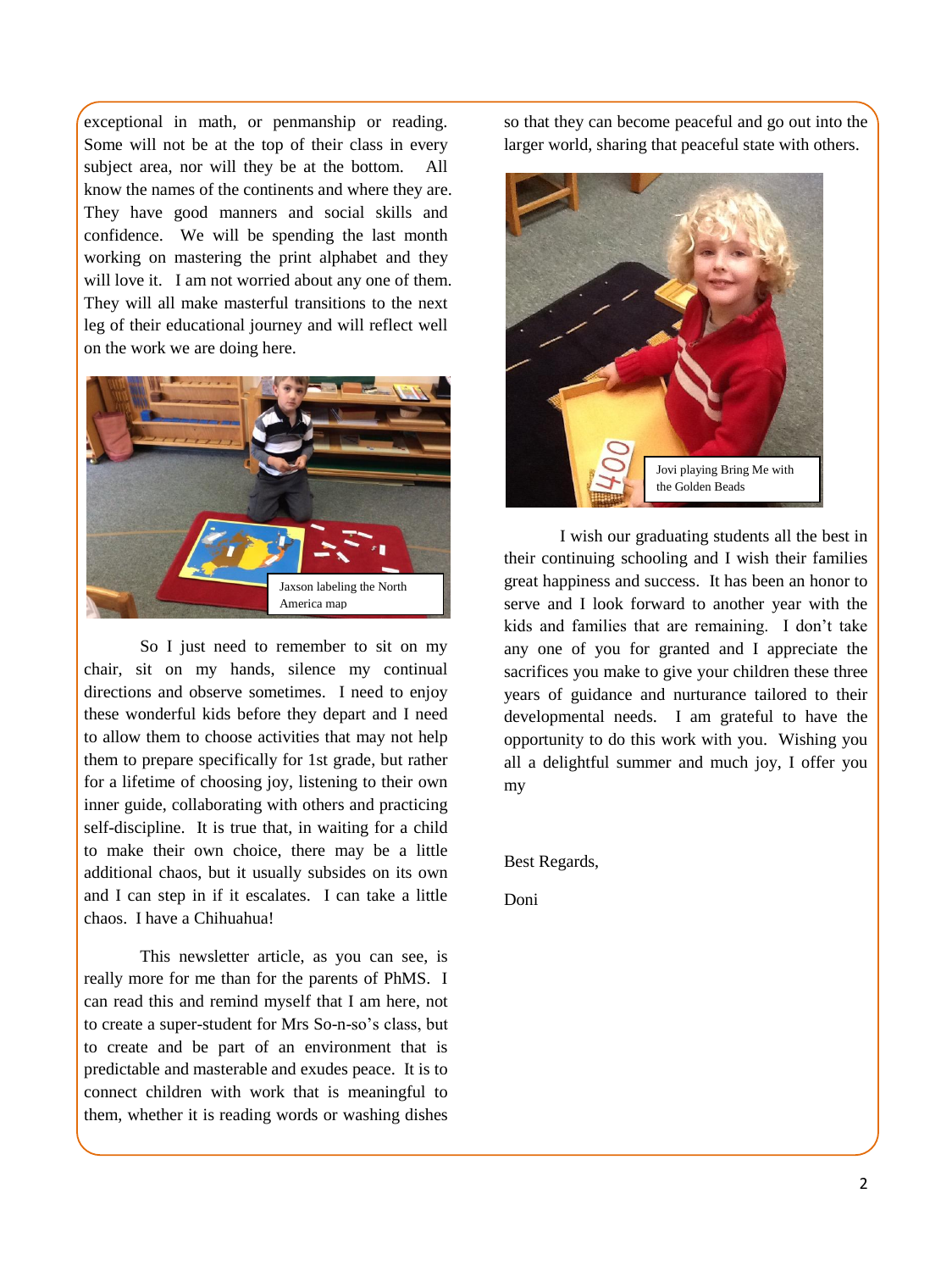# *Friday Art Class*

The children have been exploring the use of oil pastels as a resist with water colors and on mat board for connected 3-d art. As an expression of gratitude for Pauline, the children created fabric collage prayer flags, which hung at her retirement party and were given to her. We painted beach stones with dots. Kaden's grandfather, Dennis, who is a ceramic artist, has been coming in to do ceramics with the children. We have been presenting various techniques in clay, such as pinch pot, slab (pancake), coil (snake), and we will be discussing ways to connect clay parts by scoring and then finally glazing the pieces to be fired in a kiln. The ongoing circular weavings will be completed and made into pillows or pouch and their painted bags will be going home at the end of the year.